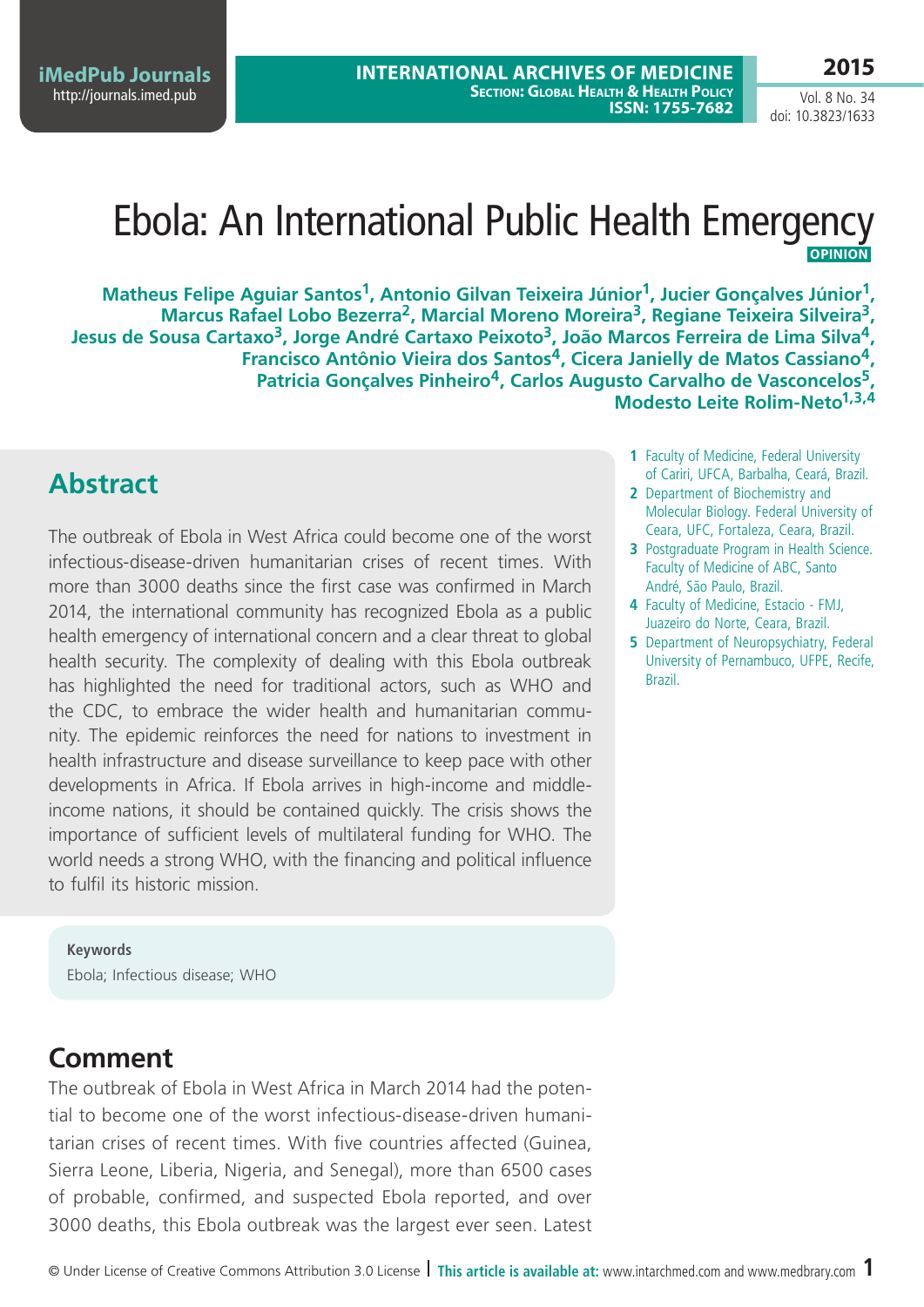**2015**

Vol. 8 No. 34 doi: 10.3823/1633

projections are concerning – the US Centers for Disease Control and Prevention (CDC) has estimated that Liberia and Sierra Leone could have up to 1.4 million cases of Ebola infection by January, 2015. [1, 2] With more than 3000 deaths since the first case was confirmed in March, 2014, and after months of slow and fragmented responses, the international community has recognized Ebola as a public health emergency of international concern and a clear threat to global health security. [3]

A filovirus infection hallmark (Ebola virus [EBOV] and Marburg virus [MARV]) is the rapid and potent suppression of innate antiviral immune responses, which facilitate uncontrolled viral replication and cytokine storm. [4,5,6] As a result, high death rates of up to 90% are observed during outbreaks. [6, 7] Although this is the 25th outbreak since the disease was discovered in 1976, its unprecedented size brings into focus several issues around how the scientific community, governments, and the media should handle such events. [8]

The complexity of dealing with this Ebola outbreak has highlighted the need for traditional organizations, such as WHO and the CDC, to embrace the wider health and humanitarian community. The unfolding Ebola outbreak gave the event an additional dimension by highlighting the importance and potential of such network of institutes through in-house expertise and on-theground knowledge and presence. [9] It is worth noticing that human Ebola transmission has never occurred outside Africa. Sadly, the fragility of health systems is one of the reasons of why Ebola has been proved to be hard to stop in west Africa. [8]

Fragile health systems are unable to respond when a sudden, rapidly evolving emergency arises. Health workers are dealing with numerous issues they have not had to deal with to this extent when fighting Ebola in the past in central and east Africa. These include incredibly weak health systems, with few staff, little equipment, and poor facilities, making disease surveillance, isolation, and supportive care virtually impossible without external assistance. [10]

The major challenge of Ebola is containment– implementation of isolation of suspected Ebola cases, infection control and universal precautions, contact tracing and monitoring, surveillance, and raised awareness in local communities and internationally. [2, 11, 12] Improved health system and infrastructure also have important collateral health benefits. [2, 13, 14] They do not only help prevent future outbreaks of Ebola and other diseases, but also improve the care for many other diseases. Thus, strengthening of health systems and infrastructure will have positive externalities for health promotion after this epidemic subsides. [2]

The epidemic reinforces the need for nations to investment in health infrastructure and disease surveillance to keep pace with other improvements in Africa. [8] Contribution to strengthening of local health systems and infrastructure is a benefit that funders should consider first, because it reinforces the general response to the epidemic and its causes. [2] Adoption of containment measures with a view to strengthen health systems and infrastructure is the most effective way to curb this epidemic and prevent future ones. [2]

A surge in cases since June, the first case in Nigeria in July, and the illness of the two Americans have now triggered a more proactive response from the international community. WHO sent a team of experts in late June and has issued a call for infection control professionals to work in affected countries. [8] The crisis shows the importance of sufficient levels of multilateral funding for WHO–the only international agency capable of coordinating the response to a health crisis with global dimensions. [10]

From our point of view, if Ebola arrives in highincome and middle-income nations, it should be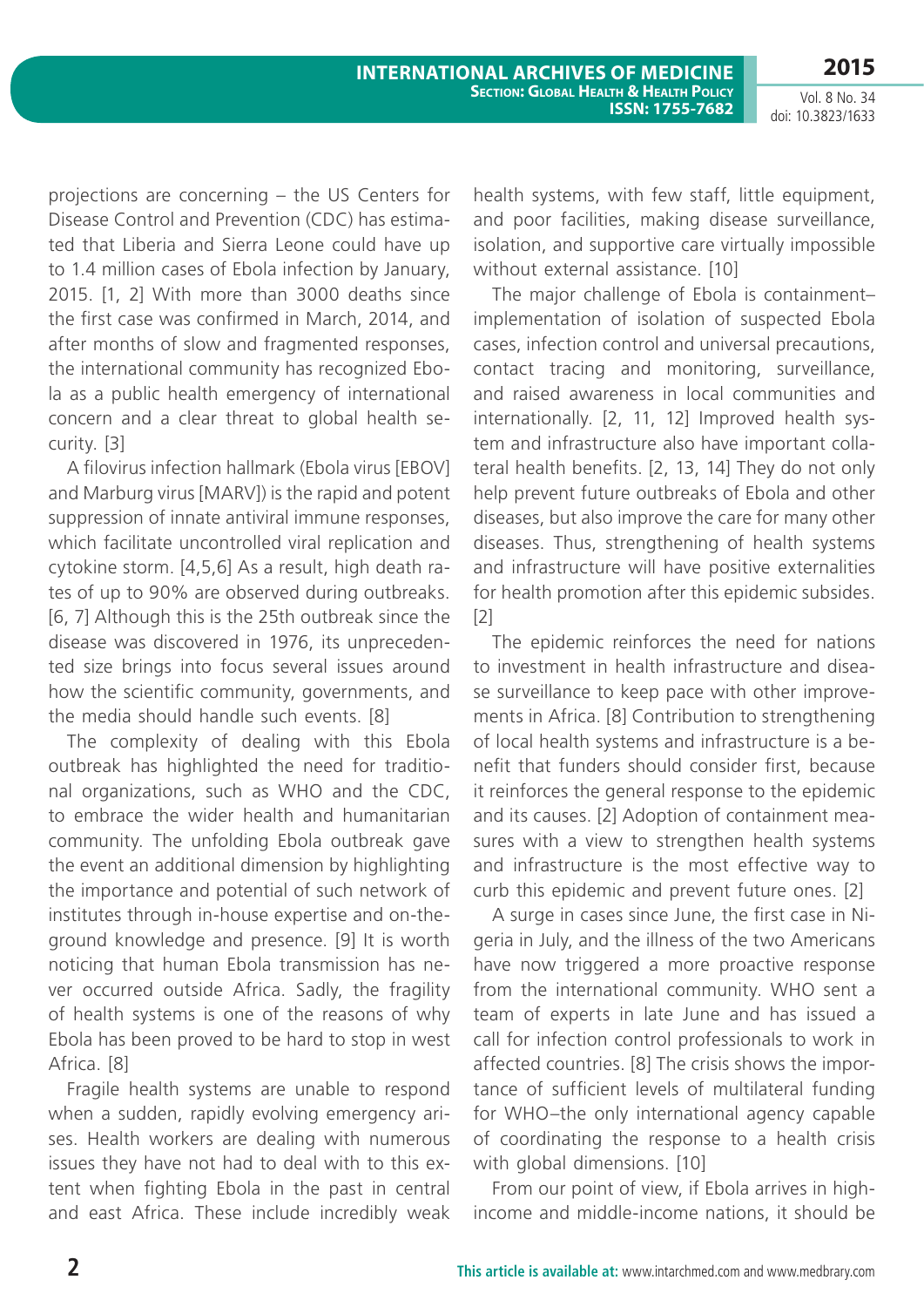Vol. 8 No. 34 doi: 10.3823/1633

contained quickly. A vaccine would probably exist today if Ebola affected a large number of people in high-income countries, making research and development financially attractive to drug companies–a situation that John Ashton, president of the UK Faculty of Public Health, has described as "the moral bankruptcy of capitalism acting in the absence of an ethical and social framework". [10]

The affected states possess fragile health systems that have proven to be unable to prevent Ebola's domestic and transnational spread. WHO itself is constrained. Its budget is incommensurate with its responsibilities, with an operating budget of a third of the US Centers for Disease Control and Prevention's budget. [15, 16, 17] After a 2011 funding shortfall, WHO cut its already insufficient budget by nearly US\$600 million. [16] The organization's emergency response units were reduced, with some epidemic control experts leaving the agency. [17,18] The delayed and fragmented response to Ebola left a vacuum, which led to an unlikely plea from Médecins Sans Frontières for military deployment-logistics, engineering, and supply-chain management. [17,19] On September 16th, US President Barack Obama announced a military-led response in Liberia [17,20] which could shore-up capacity but will not fill major governance deficits, which require UN action. [17]

The UN Secretary-General must act decisively to specify state responsibilities, set priorities, and coordinate activities. Resources need to be mobilized swiftly to build treatment facilities, train health workers, secure supply chains, and educate the public about Ebola. In our opinion, the Ebola crisis should become a turning point for WHO reform, and for its member states being willing to fully resource it. No agency can exert leadership when it controls only a small portion of a depleted budget. The World Health Assembly should substantially increase members' assessed contributions, create an emergency contingency fund, reform its regional organization, and engage non-state actors. [17, 21]

The world needs a stronger WHO, with the financing and political influence to fulfill its historic mission. The Ebola outbreak should push political actors to enact the far-reaching reforms needed. Global health leadership can be built, but only if genuine leaders choose to build it. [17]

### **References**

- **1.** WHO Regional officer for Africa. Ebola virus disease, West Africa. [accessed Dec 5, 2014]. http://www.afro.who.int/en/ clusters-a-programmes/dpc/epidemica-pandemic-alert-andresponse/outbreak-news/4256-ebola-virusdisease-west-africa-15-august-2014.html
- **2.** Rid A, Emanuel EJ. Ethical considerations of experimental interventions in the Ebola outbreak. Lancet. 2014; 6736(14): 61315-5.
- **3.** Gostin, L.O., Friedman, E.A. Ebola: what lessons for the International Health Regulations? Lancet, 2014; S0140- 6736(14): 61697-4
- **4.** Bray, M., and Murphy, F.A. Filovirus research: knowledge expands to meet a growing threat. J. Infect. Dis. 2007; 196 (Suppl 2): S438-S443.
- **5.** Geisbert, T.W., Young, H.A., Jahrling, P.B., Davis, K.J., Larsen, T., Kagan, E., Hensley, L.E. Pathogenesis of Ebola hemorrhagic fever in primatemodels: evidence that hemorrhage is not a direct effect of virus-induced cytolysisof endothelial cells. Am. J. Pathol. 2003; 163(6): 2371-2382.
- **7.** Feldmann, H., and Geisbert, T.W. Ebola haemorrhagic fever. Lancet.2011; 377: 849-862.
- **6.** Xu, W., Edwards, M.R., Dominika, M. Borek., Feagins, A.R. et al. Ebola Virus VP24 Targets a Unique NLS Binding Site on Karyopherin Alpha 5 to Selectively Compete with Nuclear Import of Phosphorylated STAT1. Cell Host Microbe.2014; 16(2): 187-200.
- **8.** Trad, M., Fisher, D.A., Tambyah, P.A; Ebola in west Africa. The Lancet infectious diseases. 2014; S1473-3099(14): 70924-7
- **9.** Ceschia, A. Institut Pasteur network: a crucial partner against Ebola. Lancet. 2014; 384(9950): 1239-1240.
- **10.** Mullard, A. Ebola: a failure of international collective action. Lancet. 2014; 384(9944): 23-29
- **11.** Fauci AS. Ebola-underscoring the global disparities in health care resources. N Engl J Med. 2014; 371: 1084-1086.